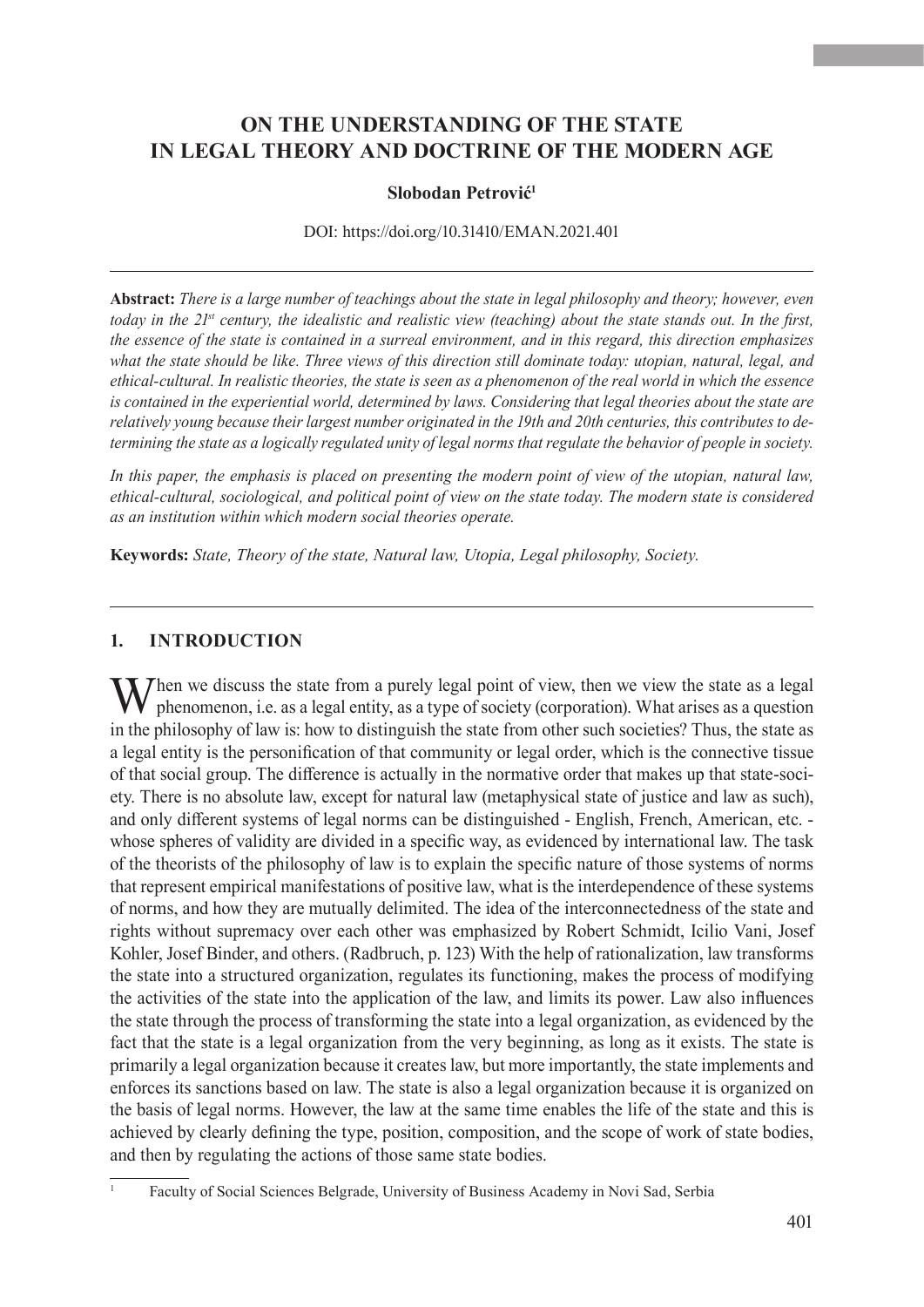## **2. IDEALISTIC THEORIES OF THE STATE**

There are a large number of theories and teachings about the state in the philosophy of law, but according to what understanding of the state prevails in each of these teachings, they are divided into idealistic and realistic theories. In idealistic theories, the state is considered as an idea outside the real world. According to this teaching, the essence of the state is contained in an idea that transcends the real, experiential world. Precisely for that reason, idealistic theories are important because they show and indicate, for example, what a state should be like. Within the Idealist theory of the state, we can speak of three subtypes, namely: utopian, natural-law, and ethical-cultural theories.

### **2.1. Utopian theories of the state**

Utopian theories for the subject of study have either an ideal state or an ideal ruler. There is a third subject of interest of idealistic theories, and that is the creation of the state in which the majority of the people have power. However, there is another subject (direction) of study, and that is the abolition of the state as another delusion of humanity. (Mitrović, 2015: 16) However, that utopian theories can be ahead of their time which is proved by Francis Bacon's "New Atlantis" (New Atlantis, published in 1624 in Latin and 1627 in English), which is considered an important ideological and programmatic stimulus, in fact, a real inspiration for the founding of the United States. Authors who speak in favor of utopian-idealist teaching are Plato, then the utopians of the Middle Ages: Thomas More, Thomas Campanella; nineteenth-century socialist-utopians: Mablia, Morelia; anarcho-socialists: Saint-Simon, Proudhon; anarchists: William Godwin, Mikhail Bakunin, Piotr Kropotkin, Max Stirner, Emma Godman, Bertrand Russell, and Noam Chomsky. Of all these authors, Noam Chomsky is still alive today. In his work "Necessary Illusions: Control of Thought in Democratic Societies" he speaks about utopian forms of the state, with a strong reference to the so-called "Failed states."

## **2.2. Natural-legal theories of the state**

Natural-legal theories about the state are an expression of the search for what can be achieved in the creation of a better or best state. Plato was the first to deal with the state in a theoretical way, then Aristotle. Aristotle was the first to develop teaching about the state that is not utopian but purely rationalist and natural law. With such a constellation of the state doctrine, Aristotle became the founder of scientific research of the world, the state, law. After Aristotle comes the period of Hellenistic theorists (Seneca, Polybius, Epicurus, Marcus Aurelius), and after them comes the socalled. "Roman-equal-political thought" (Cicero). With the strengthening of Christianity, which gained strength precisely in the collapse of the Roman Empire, an increasingly strong philosophical-theological thought is being formed, which puts the heavier part on the church-state relation. This relationship opened several questions and dilemmas, among which the most prominent is: Who is the legitimate holder of power in society? This question was answered by Aurelius Augustine in 420 in his work De Civitate Dei contra Paganos and Thomas Aquinas in 1274 in his work Summa Theologiae. Modern natural-law theories appeared among the Sophists, then the Jews, and also among the Epicureans. The essence of natural-legal theories is that they see the emergence of the state in the conclusion of the Social Contract. From the point of view of the philosophy of law, the most important feature of natural law is that it is predominantly non-experiential and thus objectively a true symbol of perfection, and therefore can serve as a model for positive law. (Lukić, 1995: 396) The state is established based on a natural legal contract, and in that way, its character is also established. One of the important factors of natural law theories is in the fact that they believe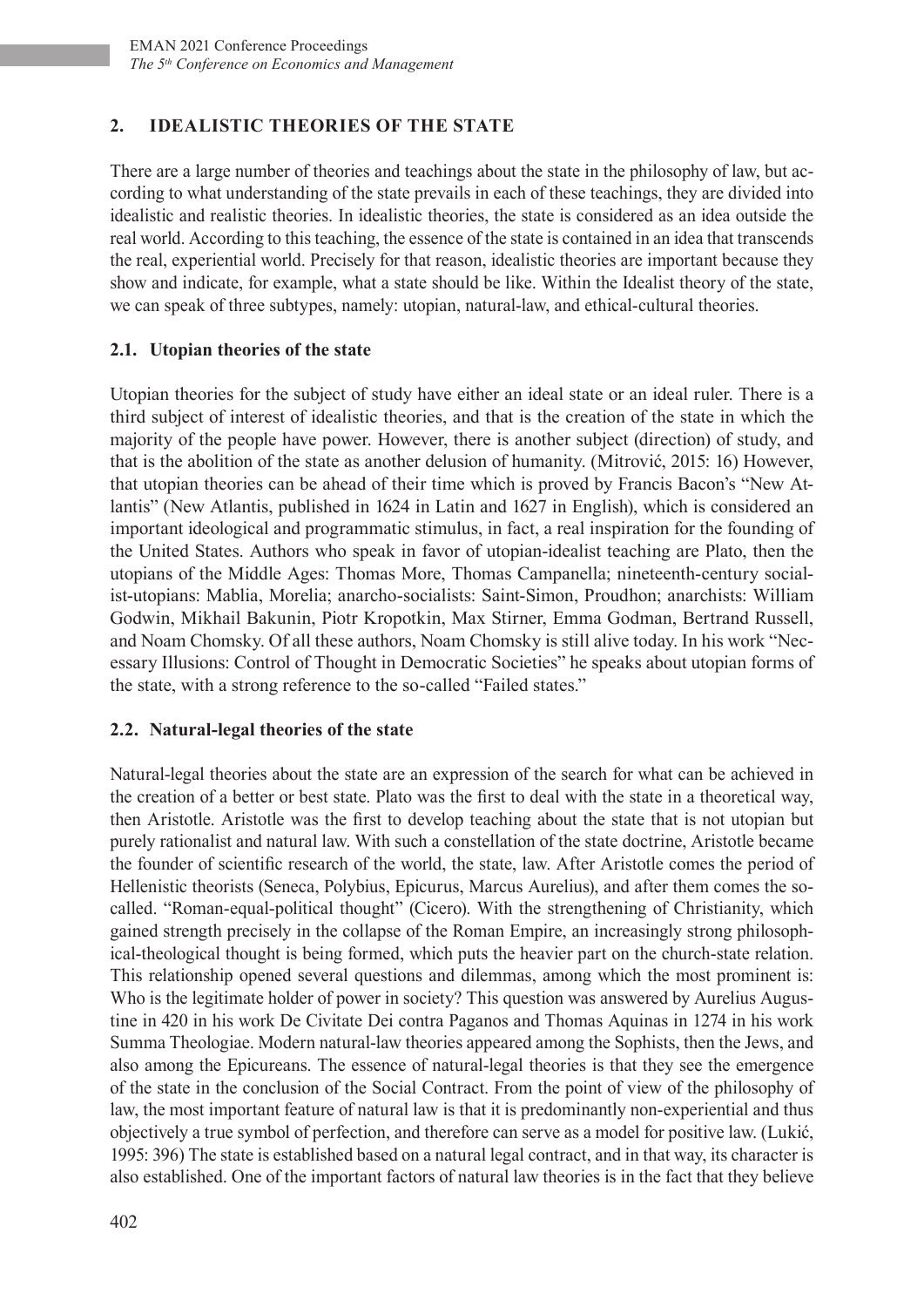that all people by birth acquire certain natural, innate and inalienable rights, while the state is only an institution for the protection of their rights. Representatives of this theory are Thomas Hobbes, John Locke, Jean-Jacques Rousseau; and today - John Rawls, Otfried Hefe.

## **2.3. Ethical-cultural theories of the state**

The characteristic of ethical-cultural theories is that they investigate the correct or the most correct states, which they designate as "the highest person", "realized morality and freedom" or as "builders of culture". In a word, these theories are the result of a rational explanation of the idea of the "smart state" (Immanuel Kant, Johann Gottlieb Fichte, Friedrich Wilhelm, Josef Schelling).

## **3. REALISTIC THEORIES (TEACHINGS) ABOUT THE STATE**

Here, the state is the appearance of the real world, space, and time in which it exists as such. The essence of the state is conceived on the empirical dimension and is determined exclusively by the laws of that dimension. However, this theory deals with the state regardless of whether it exists at this moment or once existed. Therefore, realistic theories are more comprehensive than similar theories that consider a typical state, whose image is derived from reality by distinguishing in real states those features that are common to them. (Mitrović, 2010: 61) Within realistic theories, we can talk about three main types of these theories: legal, sociological, and political.

## **3.1. Legal theories of the state**

Relatively young, considering that most of these theories originated in the 19th and 20th centuries, these are theories that determine the state as a legal institution, i.e. as a synthesis of legal norms that regulate the functioning of the state. These theories primarily deal with the organization and legal regulation of the state. The essential teaching of this doctrine is the law and the legal idea in general. Legal theory connects the details of the state organization with each other, showing how they are all derived from several main ideas - in a diversity of these ideas it finds a certain logical unity. (Jovanović, 2011: 60) Legal theories prevail even today because only the legal understanding of the state as a subject (i.e. legal entity, its uniqueness, continuity and permanence, power, sovereignty, and internal organization) can be explained, including, most importantly, its will, which is lent to it by individuals as its organs. (Mitrović, 2015: 18)

## **3.2. Sociological theories of the state**

Sociological theories are the oldest theories about the state, and as such, they study the relationship between society and the state. These theories view the state as a social phenomenon. There are two dominant variants of explaining the origin of the state. The first, modern, socio-political theory considers it impossible to determine the essential elements (common elements) of ancient, medieval, and modern states because there is a qualitative, not a quantitative difference between them. According to another (older) theory, the state exists as a global, universal phenomenon. (Tadić, 2007:254) There are also those sociological theories that explain the social role by the conflict of interests of social groups (Rudolf von Jering, Rudolf Stamler). Finally, we should mention purely class theories that explain the social role of the state exclusively by class struggle (Hans Kelzen, Karl Marx).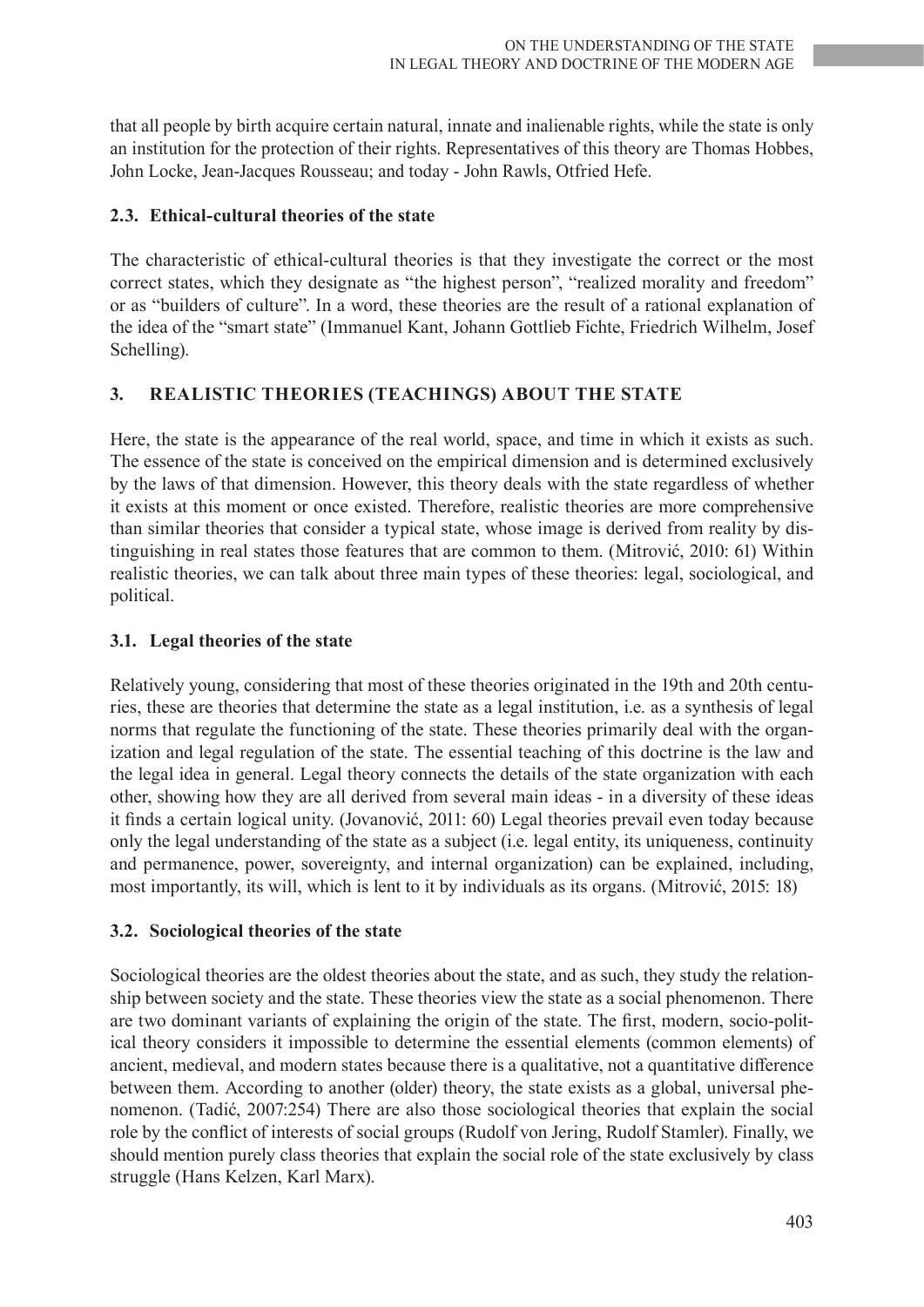### **3.3. Political theories about the state**

These theories see the state and consider it as a political phenomenon. Their primary goal is to determine who exercises (the one who has) political and state power in society. These theories study whether political power in the state is executed by the economically ruling class, the political ruling class, the elite class, the ruling elite, the ruling class, or the supranational or world elite. The state is a political organization as it is an order that regulates the use of force because it monopolizes the use of force - therefore, the state is a politically organized society since it is a community composed of a forced order, and that forced order is right. (Kelzen, 2010: 283) In his work "Sociologische und der Juristische Staatsbegriff" Kelzen points out that the state is a specific normative entity and not an entity that can be understood based on causal laws. It is the personification of the legal order as a supra-individual will, and the dualism of state and law is only an inadmissible duplication of what can only be the subject of legal and normative knowledge. (Troper, 2014:149) Like the political groups that historically precede it, the state represents the relationship of people's power over people that relies on legitimate violence (i.e., violence that is considered legitimate); for the state to exist, subordinate people must submit to authority claimed by those currently in power. (Weber, 2014: 48)

## **4. CONCLUSION**

The state is, therefore, a legal, political, sociological, cultural creation, and as such it represents a system of organized government that uses force, the apparatus of coercion, for the sake of its survival. Of all the mentioned theories about the state, today in the modern age the most developed and most diverse are natural law, sociological and political theories. The situation seems simpler when the state is discussed from a purely legal point of view, then the state is viewed as a purely legal phenomenon. This thesis is supported by the fact that positive law empirically appears in the form of state legal orders, which are interconnected by the international order, so - there is no absolute law, there are only different systems of legal norms. It is indisputable that in the very interior of the state there are interactions that take place in different relations of its population, as well as that on the other hand there are objective theories of "collective will" or "collective interest". However, if the theory of the state should not exceed what gives us experience or degenerate into metaphysical speculation, then the so-called "collective will" cannot be the consciousness of one being. Under political fiction, we can bring the claim of all citizens "who have the same state of consciousness about one phenomenon". We can also say that the state is a natural organism, so the real goal of organic theory is to ensure the value of the institution of the state as such. The state cannot be identical with any of those actions that can be the subject of a social process (interaction), but all social processes are processes that take place within the state as an institution. The state is the order of human behavior that we call the legal order, the order according to which certain human actions are determined; the state is the idea to which individuals adapt their behavior. Accordingly, modern society uses scientific knowledge obtained from all analyzed theories of the state, because all theoretical approaches that chronologically explained the state still exist and are empirically applicable, which is only a scientific confirmation of the necessity of knowledge and use of legal doctrine from its inception to this day, in order to determine more clearly and precisely the progressiveness of the philosophy of law.